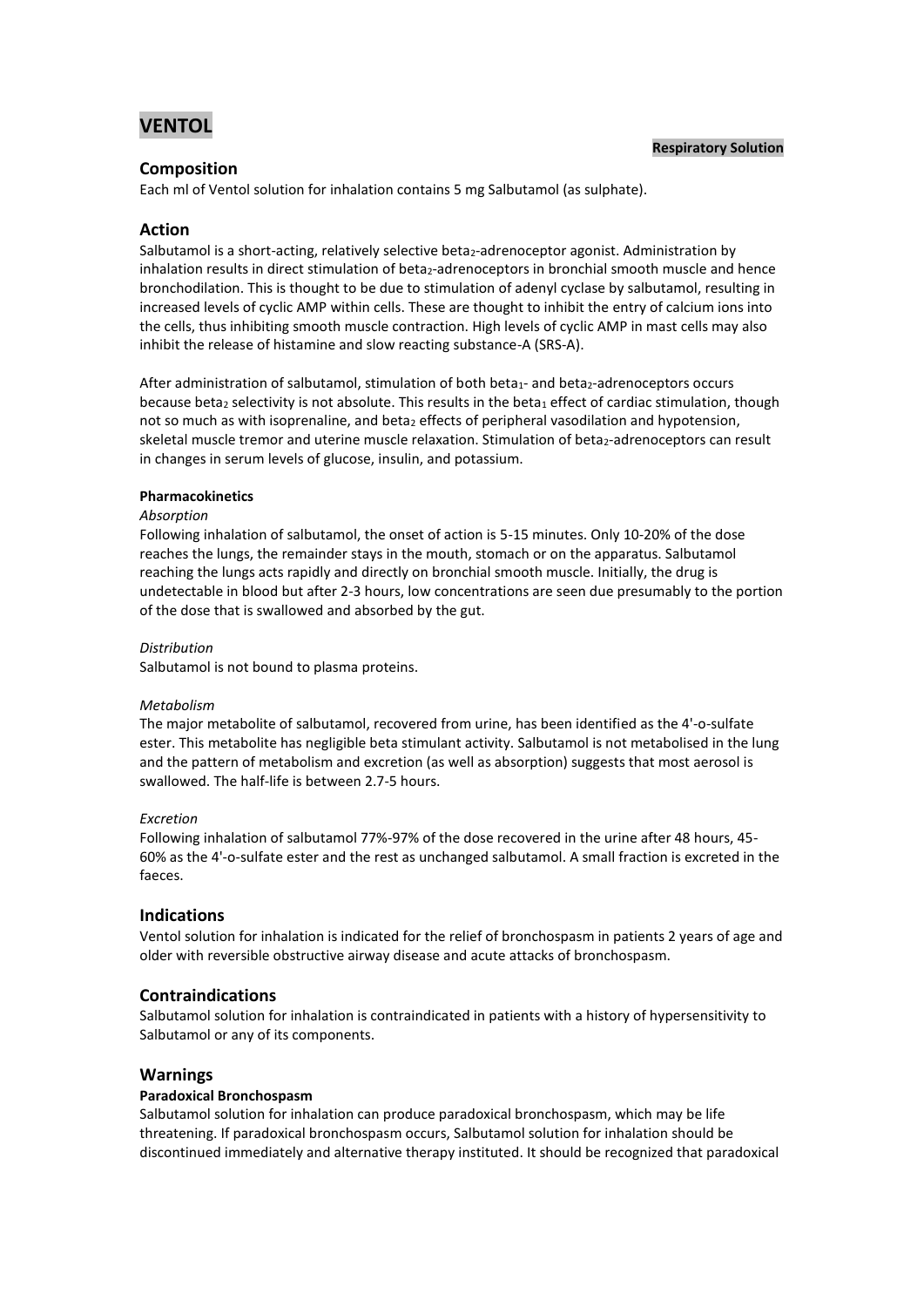bronchospasm, when associated with inhaled formulations, frequently occurs with the first- use of a new canister or vial.

Fatalities have been reported in association with excessive use of inhaled sympathomimetic drugs and with the home use of nebulizers, it is therefore essential that the physician instruct the patient in the need for further evaluation if his/her asthma becomes worse.

#### **Cardiovascular Effects**

Salbutamol solution for inhalation, like all other β-adrenergic agonists, can produce a clinically significant cardiovascular effect in some patients as measured by pulse rate, blood pressure, and/or symptoms.

Although such effects are uncommon after administration of Salbutamol solution for inhalation at recommended doses, if they occur, the drug may need to be discontinued. In addition, β-agonists have been reported to produce electrocardiogram (ECG) changes, such as flattening of the T wave, prolongation of the QT, interval, and ST segment depression. The clinical significance of these findings is unknown. Therefore, Salbutamol solution for inhalation, like all sympathomimetic amines, should be used with caution in patients with cardiovascular disorders, especially coronary insufficiency, cardiac arrhythmias, and hypertension.

#### **Deterioration of Asthma**

Asthma may deteriorate acutely over a period of hours or chronically over several days or longer. If the patient needs more doses of Salbutamol solution for inhalation than usual, this may be a marker of destabilization of asthma and requires reevaluation of the patient and treatment regimen, giving special consideration to the possible need for anti-inflammatory treatment, e.g.: corticosteroids.

#### **Immediate Hypersensitivity Reactions**

Immediate hypersensitivity reactions may occur after administration of Salbutamol, as demonstrated by rare cases of urticaria, angioedema, rash, bronchospasm, and oropharyngeal edema.

#### **Use of Anti-Inflammatory Agents**

The use of β-adrenergic agonist bronchodilators alone may not be adequate to control asthma in many patients. Early consideration should be given to adding anti-inflammatory agents, e.g., corticosteroids.

## **Microbial Contamination**

To avoid microbial contamination, proper aseptic technique should be used each time the bottle is opened. Precautions should be taken to prevent contact of the dropper tip of the bottle with any surface, including the nebulizer reservoir and associated ventilatory equipment. In addition, if the solution changes color or becomes cloudy, it should not be used.

# **Adverse Reactions**

**Central nervous system** Tremors, Dizziness, Nervousness, Headache, Sleeplessness

**Gastrointestinal** Nausea, Dyspepsia

**Ear, nose, and throat** Nasal congestion, Pharyngitis

**Cardiovascular** Tachycardia, Hypertension

**Respiratory** Bronchospasm, Cough, Bronchitis , Wheezing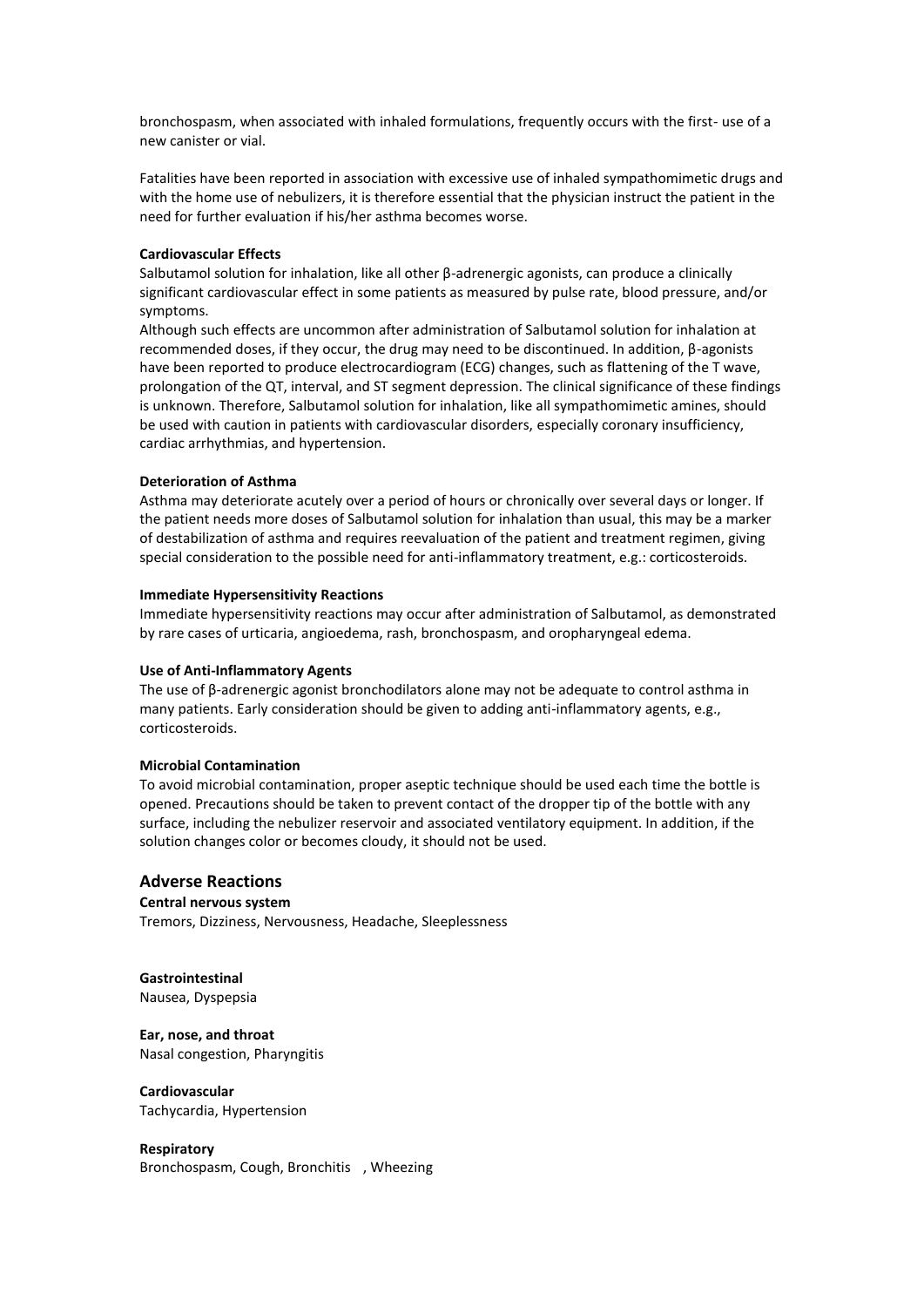# **Precautions**

## **General**

Salbutamol, as with all sympathomimetic amines, should be used with caution in patients with cardiovascular disorders, especially coronary insufficiency, hypertension, and cardiac arrhythmia, in patients with convulsive disorders, hyperthyroidism, or diabetes mellitus, and in patients who are unusually responsive to sympathomimetic amines. Clinically significant changes in systolic and diastolic blood pressure have been seen in individual patients and could be expected to occur in some patients after use of any β-adrenergic bronchodilator. Large doses of intravenous Salbutamol have been reported to aggravate preexisting diabetes mellitus and ketoacidosis.

As with other β-agonists, Salbutamol may produce significant hypokalemia in some patients, possibly through intracellular shunting, this has the potential to produce adverse cardiovascular effects. The decrease is usually transient, not requiring supplementation.

Repeated dosing with 0.15 mg/kg of Salbutamol inhalation solution in children aged 5 to 17 years who were initially normokalemic has been associated with an asymptomatic decline of 20% to 25% in serum potassium levels.

## **Pregnancy**

## *Category C*

Animal reproduction studies have shown an adverse effect on the fetus and there are no adequate and well-controlled studies in humans, but potential benefits may warrant use of the drug in pregnant women despite potential risks.

## **Use in Labor and Delivery**

Because of the potential for β-agonist interference with uterine contractility, use of Salbutamol solution for inhalation for relief of bronchospasm during labor should be restricted to those patients in whom the benefits clearly outweigh the risk.

#### **Tocolysis**

Salbutamol has not been approved for the management of preterm labor. The benefit: risk ratio when Salbutamol is administered for tocolysis has not been established. Serious adverse reactions, including maternal pulmonary edema, have been reported during or following treatment of premature labor with β2-agonists, including Salbutamol.

#### **Nursing Mothers**

It is unknown whether this drug is excreted in human milk a decision should be made whether to discontinue nursing or to discontinue the drug, taking into account the importance of the drug to the mother.

## **Pediatric Use**

The safety and effectiveness of Salbutamol solution for inhalation have been established in children 2 years of age and older.

The safety and effectiveness of Salbutamol solution for inhalation in children below 2 years of age have not been established

## **Drug Interactions**

Other short-acting sympathomimetic aerosol bronchodilators or epinephrine should not be used concomitantly with Salbutamol. If additional adrenergic drugs are to be administered by any route, they should be used with caution to avoid deleterious cardiovascular effects.

## *Monoamine Oxidase Inhibitors or Tricyclic Antidepressants*

Salbutamol should be administered with extreme caution to patients being treated with monoamine oxidase inhibitors or tricyclic antidepressants, or within 2 weeks of discontinuation of such agents, because the action of Salbutamol on the vascular system may be potentiated.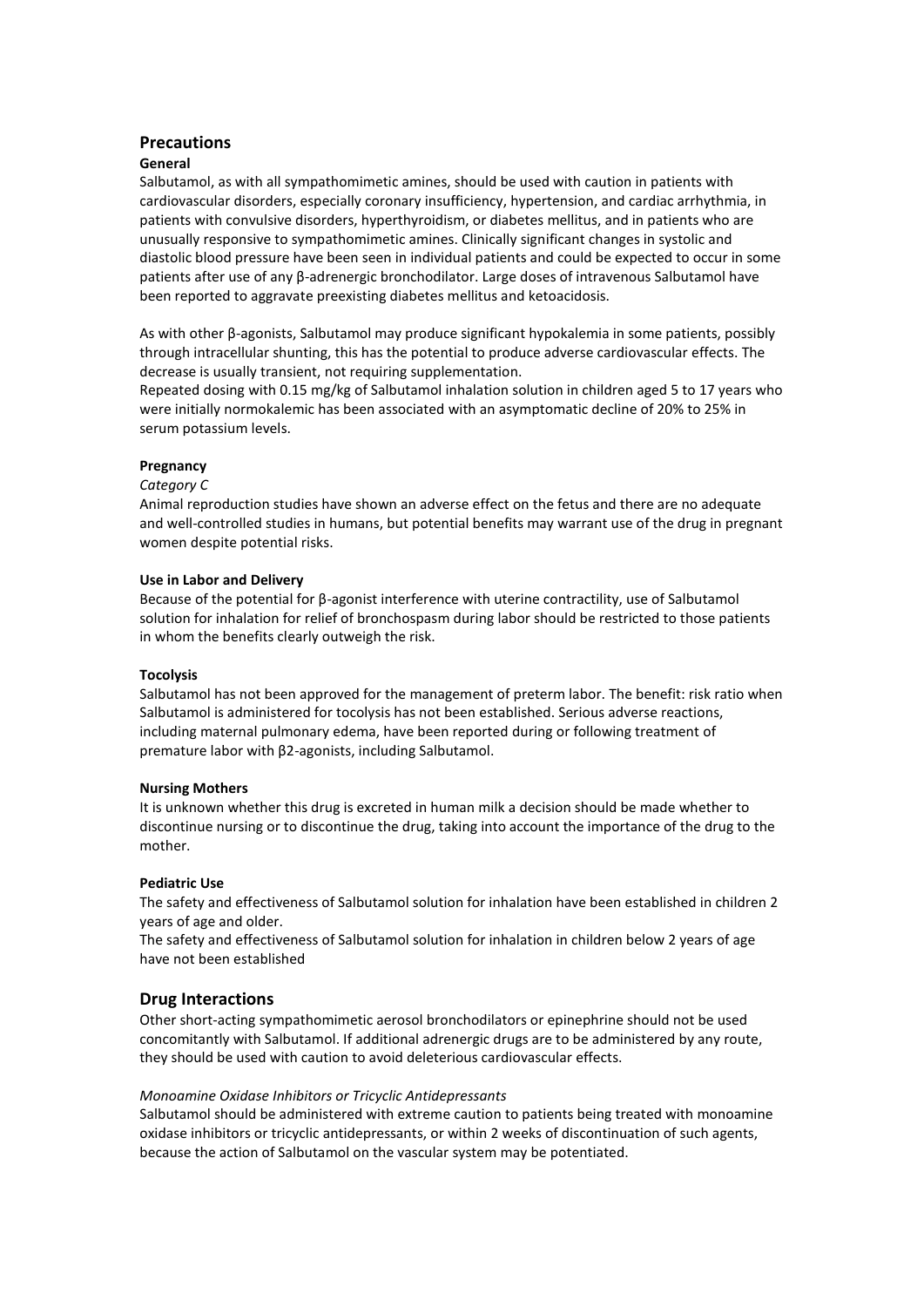## *Β-Blockers*

Β-adrenergic receptor blocking agents not only block the pulmonary effect of β-agonists, such as Salbutamol solution for inhalation, but also may produce severe bronchospasm in asthmatic patients. Therefore, patients with asthma should not normally be treated with β-blockers. However, under certain circumstances, e.g., as prophylaxis after myocardial infarction, there may be no acceptable alternatives to the use of β-adrenergic blocking agents in patients with asthma. In this setting, cardioselective β-blockers could be considered, although they should be administered with caution.

#### *Diuretics*

The ECG changes and/or hypokalemia that may result from the administration of non potassiumsparing diuretics (such as loop or thiazide diuretics) can be acutely worsened by β-agonists, especially when the recommended dose of the β-agonist is exceeded. Although the clinical significance of these effects is not known, caution is advised in the co administration of β-agonists with non- potassiumsparing diuretics.

## *Digoxin*

Mean decreases of 16% to 22% in serum digoxin levels were demonstrated after single-dose intravenous and oral administration of Salbutamol, respectively, to normal volunteers who had received digoxin for 10 days. The clinical significance of these findings for patients with obstructive airway disease who are receiving Salbutamol and digoxin on a chronic basis is unclear. Nevertheless, it would be prudent to carefully evaluate the serum digoxin levels in patients who are currently receiving digoxin and Salbutamol.

# **Dosage and Administration**

To avoid microbial contamination, proper aseptic techniques should be used each time the bottle is opened. Precautions should be taken to prevent contact of the dropper tip of the bottle with any surface, including the nebulizer reservoir and associated ventilatory equipment. In addition, if the solution changes color or becomes cloudy, it should not be used.

## **Children 2 to 12 Years of Age**

For children 2 to 12 years of age initial dosing should be based upon body weight (0.1 to 0.15 mg/kg per dose), with subsequent dosing titrated, achieve the desired, clinical response. Dosing should not exceed 2.5 mg three to four times daily by nebulization the following table outlines approximate dosing according to body weight. The appropriate volume of the 0.5% inhalation solution should be diluted in sterile normal saline solution to a total volume of 3 ml prior to" administration via nebulization.

| Approximate Weight | Approximate Weight | Dose | Volume of           |  |
|--------------------|--------------------|------|---------------------|--|
| (kg)               | (Ib)               | (mg) | Inhalation Solution |  |
| $10 - 15$          | $22 - 33$          | 1.25 | $0.25$ ml           |  |
| >15                | >33                | 2.5  | $0.50$ ml           |  |

## **Adults and Children Over 12 Years of Age**

The usual dosage for adults and children over 12 years of age is 2.5 mg of Salbutamol administered three to four times daily by, nebulization. More frequent administration or higher doses are not recommended. To administer 2.5 mg of Salbutamol, dilute 0.5 ml of the 0.5% inhalation solution with 2.5 ml of sterile normal saline solution the flow rate is regulated to suit the particular nebulizer so that Ventol solution for inhalation will be delivered over approximately 5 to 15 Minutes.

The use of Ventol Inhalation Solution can be continued as medically indicated to control recurring bouts of bronchospasm. During this time, most patients gain optimal benefit from regular use of the inhalation solution.

If a previously effective dosage regimen fails to provide the usual relief medical advice should be Bought immediately, as this is often a sign of seriously worsening asthma that , would require